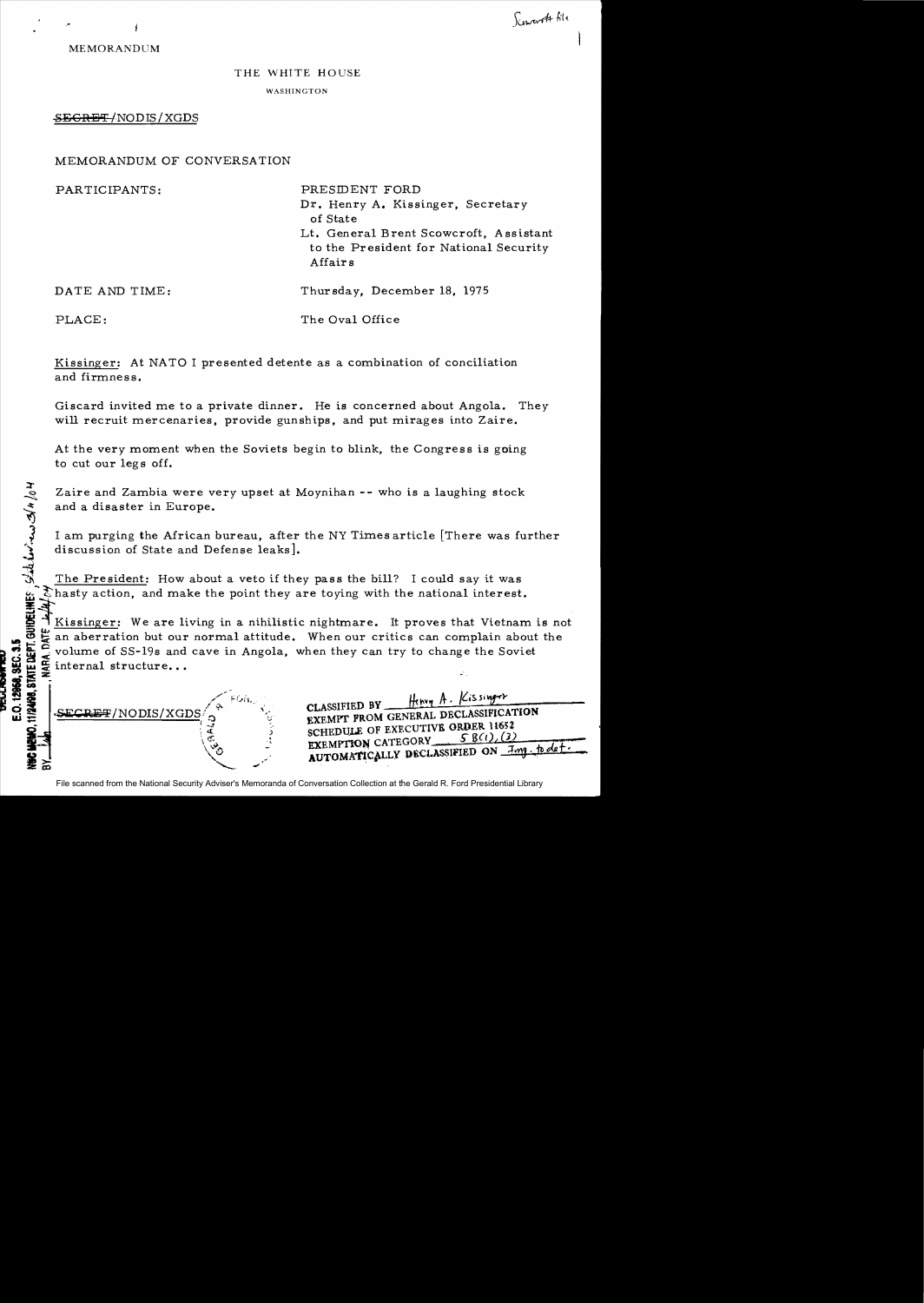## $\frac{1}{2}$ :  $\frac{1}{2}$   $\frac{1}{2}$   $\frac{1}{2}$   $\frac{1}{2}$   $\frac{1}{2}$   $\frac{1}{2}$   $\frac{1}{2}$   $\frac{1}{2}$   $\frac{1}{2}$   $\frac{1}{2}$   $\frac{1}{2}$   $\frac{1}{2}$   $\frac{1}{2}$   $\frac{1}{2}$   $\frac{1}{2}$   $\frac{1}{2}$   $\frac{1}{2}$   $\frac{1}{2}$   $\frac{1}{2}$   $\frac{1}{2}$   $\frac{1}{2}$

The Soviets have become a superpower. Before World War I, the emergence of Germany as a major power brought about a war. We have to manage the emergence of the Soviets to a superpower status without a war. We are being deprived of both the carrot and the stick. We will lose Angola and then they will want us to cut off grain to the Soviet Union. Weare losing all flexibility and we will soon be in a position of nuclear war or nothing.

President: I couldn't agree more.

Kissinger: No one will ever believe us again if we can't do this. How can they believe we will back them?

[Discussion of Woodward article in the Post about the circumstances of the Nixon pardon.]

Kissinger: I would recommend to take on the Congress on the national interest. We have little to lose. It was inevitable there would be a Soviet overture -- now they are laughing at us. We would have had Angola settled by January if these bastards had not been in town.

President: The more I think of it, the more I think I should veto.

Scowcroft: A veto threat is keeping the bill from being passed.

President: But if we veto and get it sustained, we can at least show that one-third of the government is with us.

Kissinger: We have several problems: even if you veto, we are out of funds.

[Discussion of tactics on veto, delay, and getting \$28 million. ]

Kissinger: If this works, I would send Schaufle to Africa, go to the UN Security Council in January with a program. We have to be careful about withdrawal of foreign forces.

[The President calls Mahon on Angola reprogramming action. ]

President: He was wafflie at first, but I got him back on the track. We will get the Subcommittee down here. I think we can make it.

Kissinger: It is not just Angola. I think when you make a decision it is the responsibility of each agency head to pull his department in line. They will do the same thing in SALT.

**~SEGRET/NODIS/XGDS**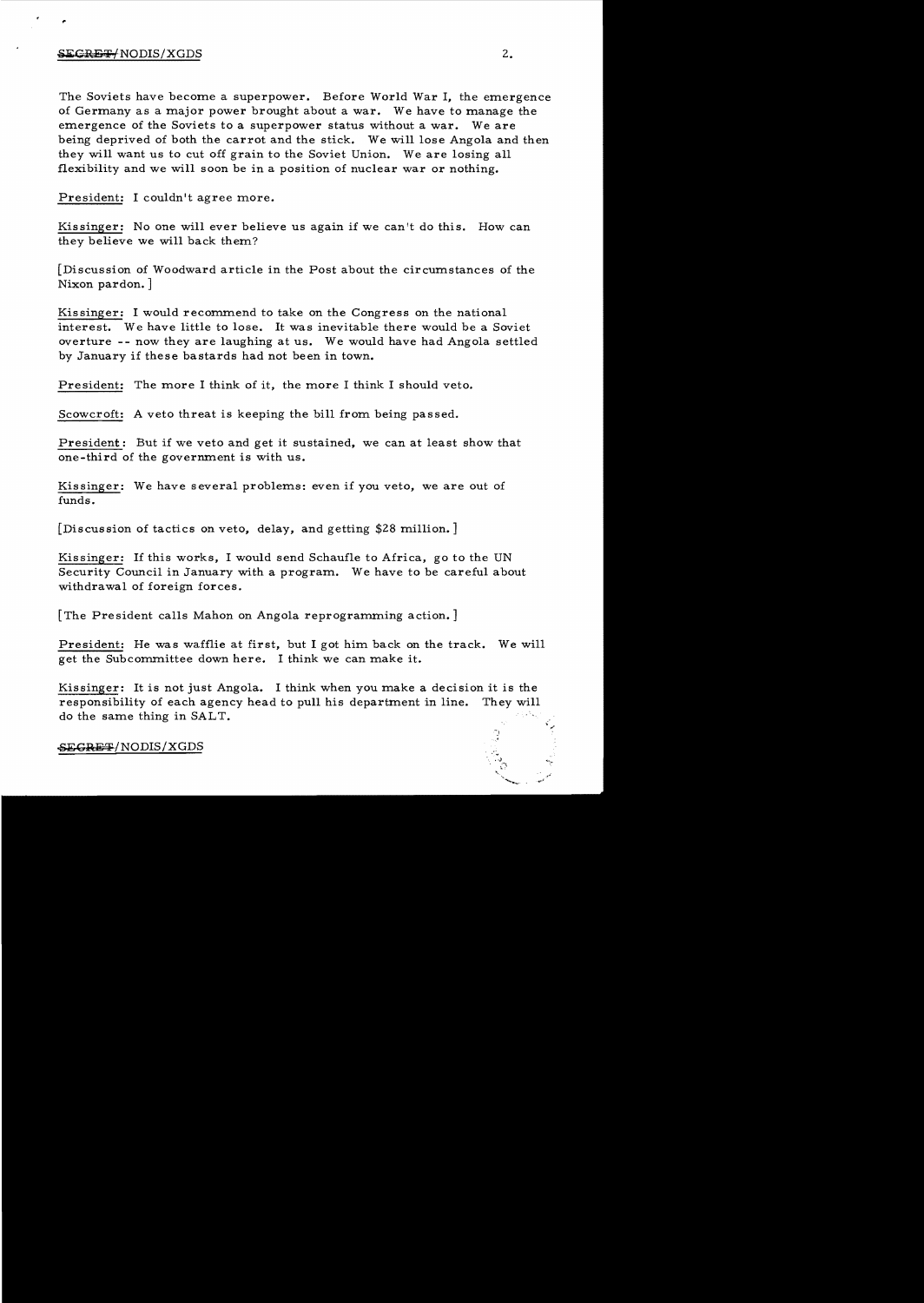## $-6.3$   $-3.3$

On SALT, I think we cannot count Backfire, we must have a position on cruise missiles, and I must have negotiating flexibility in Moscow. The Pentagon position is to leave out Backfire, and cruise missiles. They lose both ways that way; it counts Backfire as within SALT and lets the cruise missiles run free. They might as a last ditch effort.

President: I talked to Don and the JCS.

Kissinger: Brent said you were terrific.

President: I talked to Don. He promised to work with the JCS and he says they are committed to coming up with some new sillos.

Kissinger: They must stop treating me as the soft guy. If they take it seriously....

President: Give them a chance.

Kissinger: I think we can get an agreement and sell it.

One other point. Levi is hell bent to bring suits against companies that are doing business with the Saudis. You have to understand the Saudis don't care - - they will shift all their orders to Europe. [Described the boycott Presidential statement.] The Israeli strategy is to defeat you and so embroil us with the Arabs that whoever comes in will be paralyzed.

Scowcroft: There is a big package you approved which was designed to hew to the legal line.

President: Get that paper out and let's look at it.

Kissinger: In substance we are in good shape. Your relations with Giscard are fantastic. With Europe it is great; Angola is no problem with them. We are having a break-through on Cyprus. The NATO meeting was terrific -they showed a degree of unity which is unprecedented.

President: Are they changing on Spain?

Kissinger; Yes. And Giscard is one of your strongest supporters.

We have a sick press now and it isn't helped by the White House group. They ought to be positive.

\$<del>ECRET</del>/NODIS/XGDS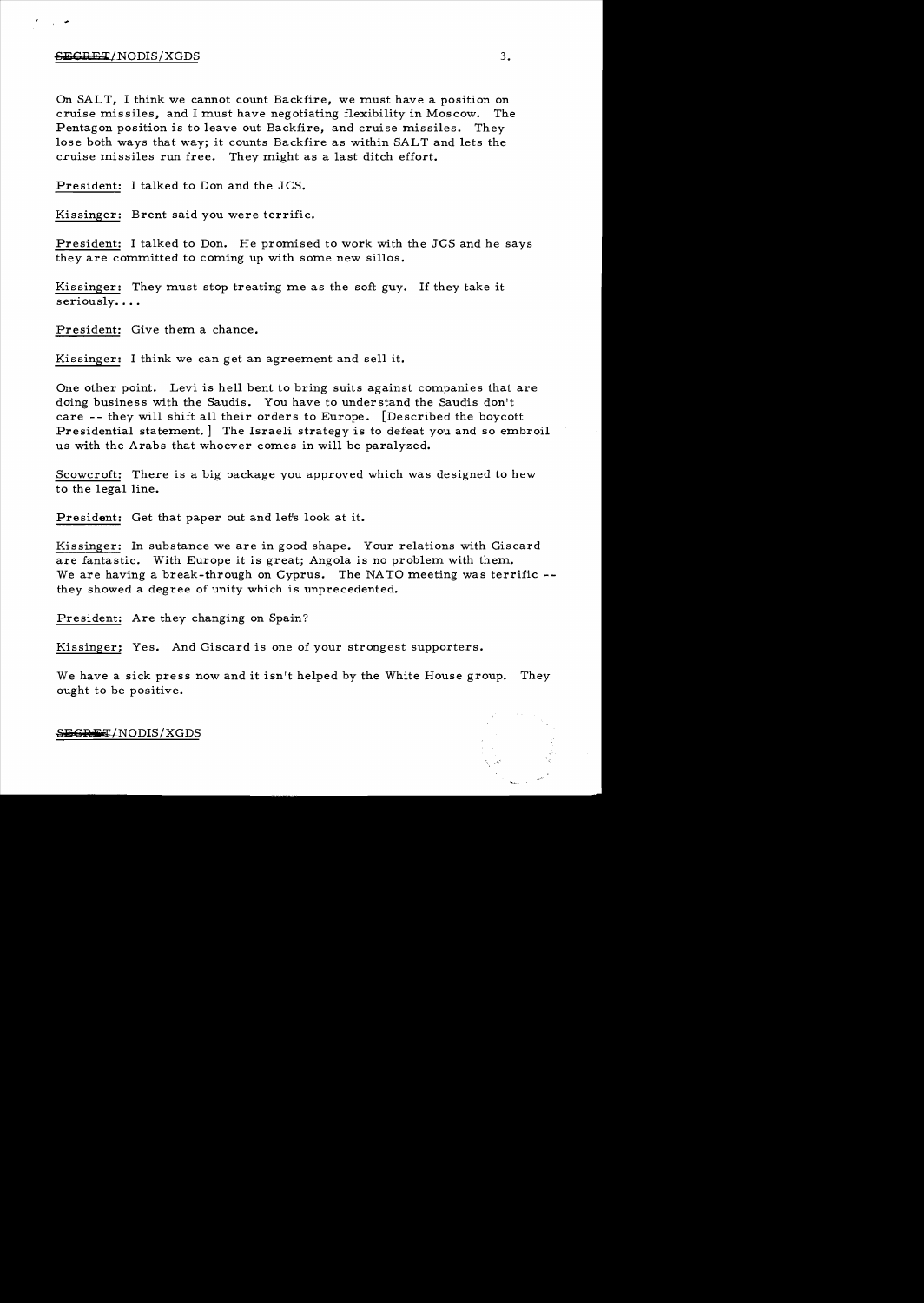NSC of the Township - ports  $11/(2 \times 2)$ K Tung puilson is - at HATO Spresental determin Or Crescelistrin & frammers. Conserved imated met au private deminer, They will recruelt mercinais, parade junctiges, a put hurunges  $\frac{1}{2}$  tarre of Ote - my mount when a dono begun to blird, c Croy is point aut sur legs off.<br>Easiert Zondria woon von soppet at Ungwilden-Europe. à com purpoing a Ofrican business from a hus Cert contrib (described State & Dy leaks) P Aum about a with of try pass a hill? danllow it was hosty active - mote a part they are Conjoy us/c math metropost. R We are high in a mhalaki conquetouse It proves that Me is not can abund their but son wormon to attend. When our entries Com complete ott - wol. f - 557 g + can via Conjote, africande and us Amete nimage d'une pour le sur la super que aussit et étient une court live aussent part - S Or We are boring all flag & conswill som he in a partie of me how a within. P J combintague more R ha as one civil sur labina resagain if are cent do this, Nouse can they below we come bonh Thur.

**DECLASSIFIED** E.O. 12958, SEC. 3.5 NSC MEMO, 11/24/98, STATE DEPT. GUIDELINES State leviews 3/11/04  $\mathbf{M}$  $\frac{1}{1}$  NARA DATE  $\frac{1}{2}$  H/OY

 $\ast$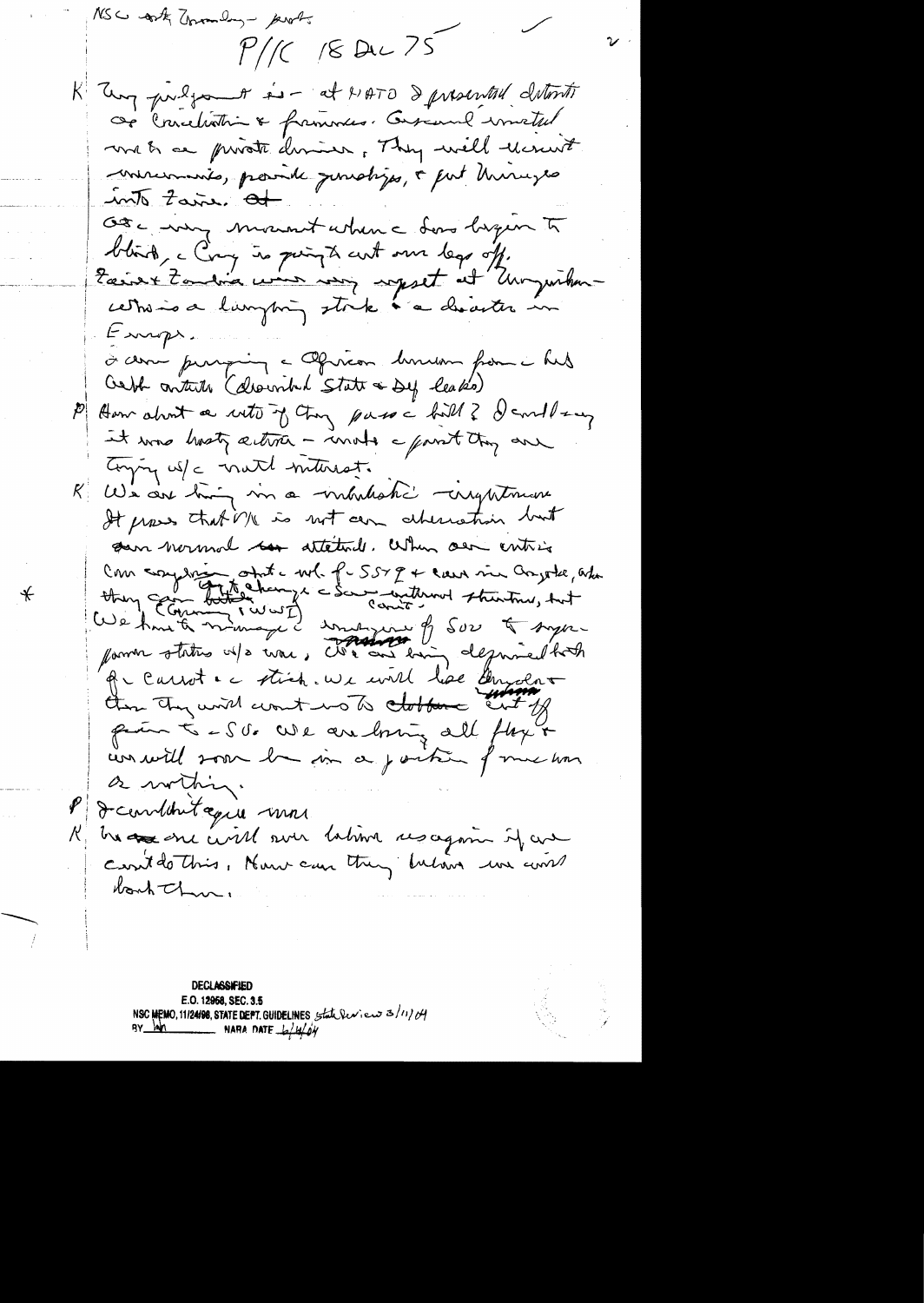Lee Get antich to Pilo,

of as Server growth - young and (Dexcession of Geneleman et article clout brissen pardon. Invented recommend to take an a Cong on a mot  $\mathcal{K}$ miterest. cesse home buttlet here. It was incentable Charl monthla a Sor overture - now they are larrytoning est mo. We would have had Cangolo fattled by Jam if they bastards had not below in Com PThe more delich fix a more & that I - There of water. S. ( Unito we happing a bill from him, passed) P But if we with a get it see tand uncan at least them that 's of a Good is up no. KIES & have 2 por servicel proto: Even of your With, we are out of funds. Consinuum of taiters on neto, help, petting  $BF$ -mil. of this works, I would send Schample to Opius, Parts MUS - im Jon W/a pour hant to hissolidate P He was ceraflic et 1et lui 8 gal homme hack on track we will get a juliante dome true I think we can mushe it K. It with just anyols. I think when you want thing in Salt. On Salt, Ittin un mot enut Buckpay we wont have a position on CM - a format have uset flex un hassemen The Pentagon postion is & him with Bandapie